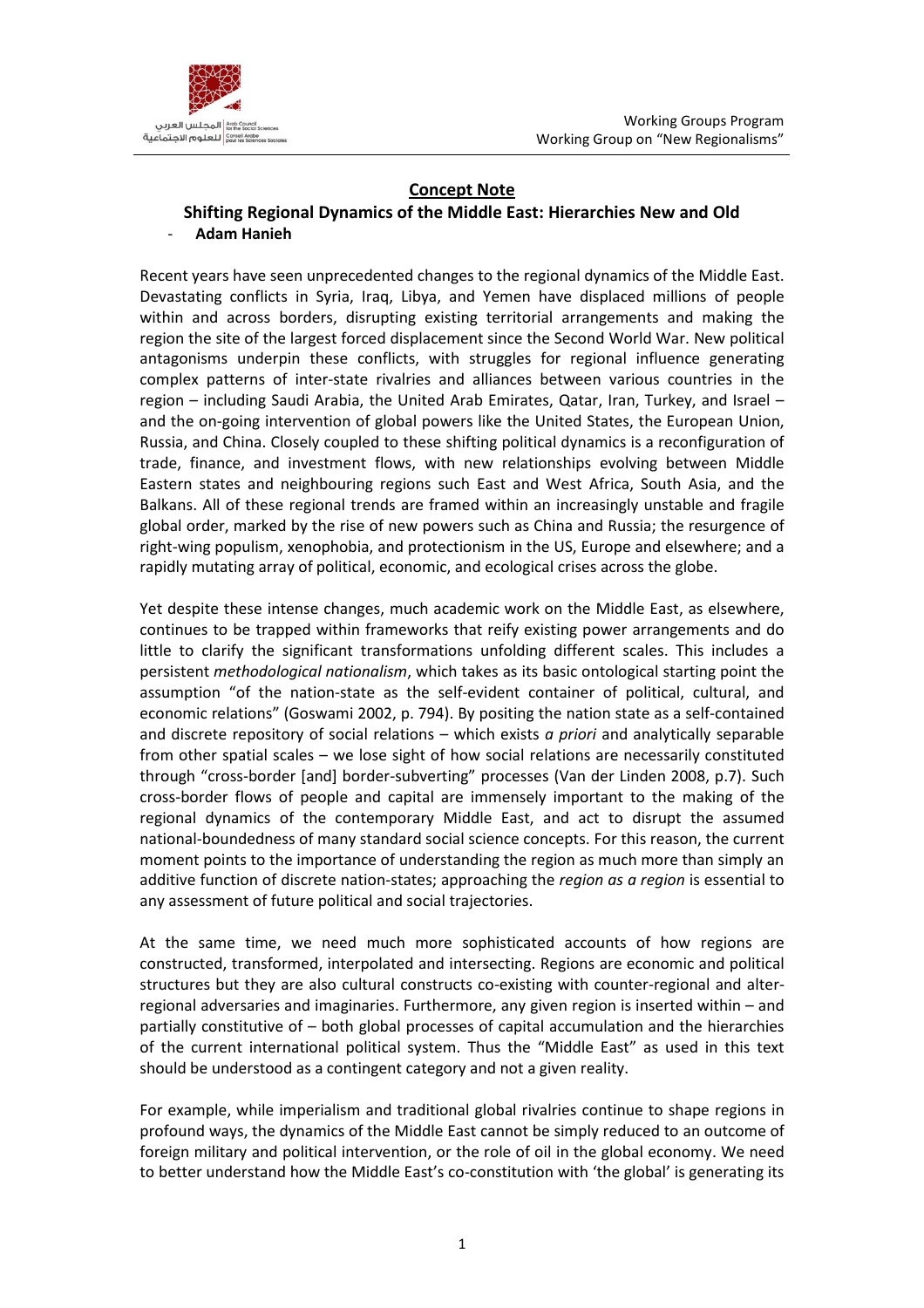

own internal hierarchies, as well as new patterns of marginalisation and dispossession, including those that dismantle the boundaries of the region itself. Part of this involves recognising the Middle East's significant role in mediating emerging global networks of trade, logistics, infrastructure, and finance, all of which remain understudied and overshadowed by a focus on war and conflict. This is not just a matter of more empirical work and a closer mapping of the region's political economy. A study of the Middle East's regional dynamics can potentially reveal interesting theoretical insights into the character of the global system as a whole: including the growing role of regions and regionalism, the nature of emerging East-West and South-South relations, and the changing forms of imperialism and exploitation. Understanding these questions necessitates a reengagement with earlier political debates around concepts such as imperialism, sub-imperialism, dependency, and development, as well as more comparative work with other areas of the world market.

All of this points to the need for a collaborative rethinking of the Middle East region, in ways that can capture the shifting dynamics of the regional scale yet move beyond the constraints of analytical perspectives based on competing nationalisms, geographical silos, and disciplinary boundaries.

This working group, organized by the Arab Council of Social Sciences (ACSS) aims at bringing together leading researchers on the Arab countries, Iran and Turkey (as well as adjacent and non-adjacent geographies as appropriate), to explore concepts of the region, its changing dynamics, and its connections with other parts of the global system. The eventual aim is to set up a working group that is interdisciplinary and open-ended in the kinds of questions it asks and the themes it explores. The project hopes to strengthen and support the specific, individual research interests of people working on various aspects of the region, through collaborative thinking and discussion. As with the other ACSS working groups, we hope to challenge conventional ways of thinking about Middle East social science, and help define a critical research agenda that is grounded in rigorous empirical work and can also speak to wider theoretical concerns beyond the study of the Middle East. At a later date, we hope to expand this work in dialogue with scholars working on other regions.

Some of the potential questions could include:

- What are the features of the current regional power struggles in the Middle East particularly in relation to states such as the GCC countries, Iran, Turkey, and Israel – and how do these intersect with the internal social, political, and economic dynamics of these states?
- How are the Middle East's linkages with other countries and regions evolving in the contemporary period? This may include traditional relations with places such as the European Union and the United States, as well as less studied connections to neighbouring regions in Africa and Asia.
- How can we understand the role of sectors such as logistics, infrastructure, finance, telecommunications, energy (including renewable energy), and so forth, in shaping the Middle East's regional accumulation patterns and its connections to other parts of the world market?
- How do the various forms of 'crisis' currently unfolding in the region and the ways in which these crises are represented at a discursive and policy level – play into the